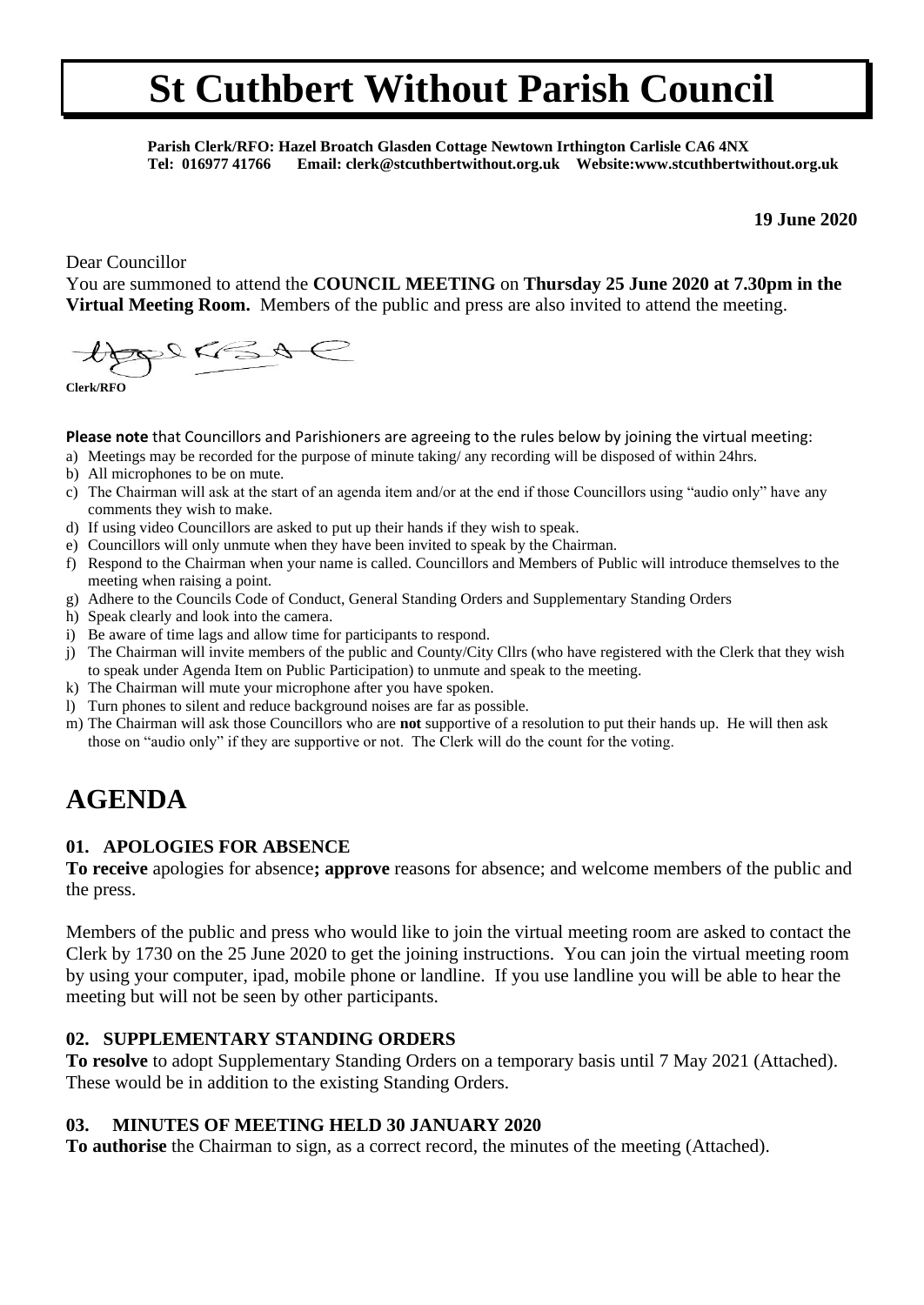#### **04. REQUEST FOR DISPENSATIONS BY MEMBERS**

**To note** any requests for dispensation made to either the full Council or to the Clerk

#### **05. DECLARATION OF INTERESTS**

Members are invited to declare any personal and/or prejudicial interests relating to items on the agenda and to register these with the Clerk/RFO by email in advance of the meeting.

#### **06. COUNCIL MEETING DATES FOR THE YEAR 2020/21**

**To resolve** whether to agree the proposed meeting dates. These will be virtual meetings whilst lockdown restrictions on public meetings remain in place. Lockdown has meant that the Parish Council has not met since 30 January 2020. It is proposed that the Parish Council meet in July, September, October, November 2020 and January, February, March and May 2021. This should enable the Parish Council to have shorter meetings whilst using the virtual meeting room and replace the two cancelled meetings (March and May 2020). (Attached)

#### **07. PUBLIC PARTICIPATION**

### **Members of the public to be invited to make any comments or representations**

**Please contact the Clerk/RFO** and submit any comments or representations you would like to raise at this meeting in writing or by email (with your name and address) by **1730 on 24 June 2020**. The contact details for Clerk/RFO are above. Please also let her know if you wish to speak at the meeting as this agenda item will be the only opportunity to so. The Clerk will advise you how to join the virtual meeting room and the rules/protocols that apply.

#### **COUNTY COUNCILLOR AND DISTRICT COUNCILLOR'S REPORTS**

**To receive and note** information items relevant to the Parish. Please raise these in writing or by email with the Clerk by **1730 on 24 June 2020.**

#### **08. YEAR END ACCOUNTS 2019/20**

**To note** the accounts (Attached)

#### **09. INTERNAL AUDITORS REPORT 2019/20**

**To review and note** the Internal Auditor's Report for year ending 31 March 2020 (attached) – please note signed version received but not available online for security and privacy reasons.

#### **10. ANNUAL RETURN (AGAR) 2019/20**

**To note** that AGAR will be published on website (without signatures as above) along with Internal Auditor's Report; Bank Reconciliation and Explanation of Variances. A Statutory Notice will also be published on the website advising that the public have the right to inspect and copy accounting records for 2019/20 during the period 29 June 20 to 7 August 20.

**To resolve** whether to:

- 1. **Authorise** the Chairman to sign Annual Governance Statement 2019/20 (Attached)
- 2. **Authorise** the Chairman to sign Accounting Statement 2019/20 (Attached).
- 3. **Note** the Clerk/RFO has signed hard copy on 17 May 2020 certifying the Accounting Statement for the year ended 31 March 2020.

### **11. PLANNING APPLICATIONS**

**11.1 To note** that the Clerk/RFO has used her delegated powers to submit observations to the Planning Authority. She is doing this in consultation with the Parish Councillors. The observations made under her delegated powers can be found on the website.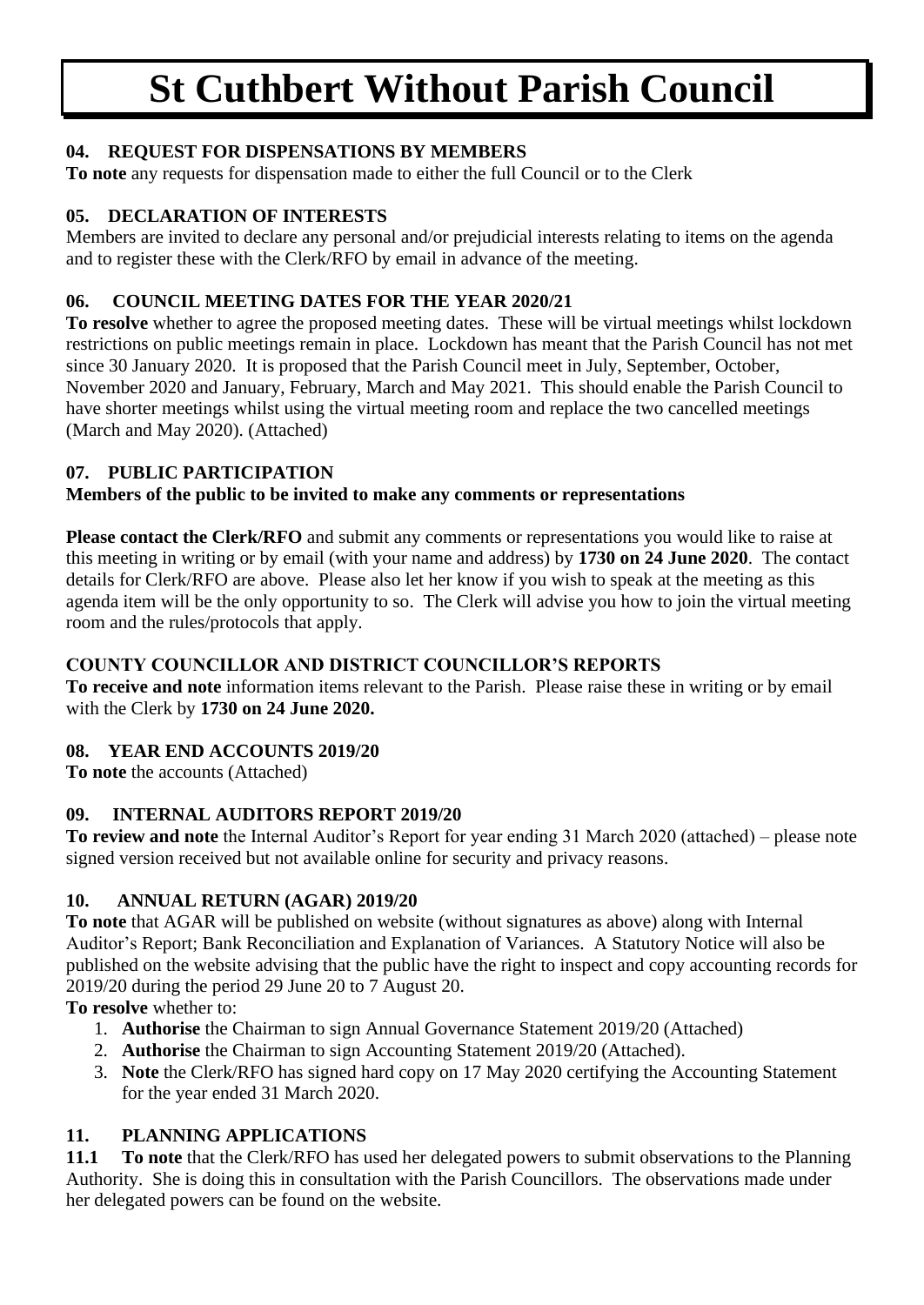**11.2 To note** that application 20/0148\_484 Durdar Road was granted permission.

#### **12. CARLISLE SOUTH LINK ROAD**

**To note** that Cllr S Reed will give an update when he reports below on the City Council's latest Members Advisory Group Meeting.

#### **13. ST CUTHBERT'S GARDEN VILLAGE**

13.1 To note that the planned consultation exercise has not progressed because of Coronavirus Lockdown. The Clerk will bring a report to the next meeting.

**13.2 To note** that the Parish Council had a representative at the City Council's latest Members Advisory Group on 11 June 2020. Cllr S Reed attended and will give an update. The notes of the previous meeting and the latest update are attached.

**To resolve** whether to make any comments or take any action.

#### **14. FINANCE**

**14.1 Income – to receive and note** the income received and banked since 1 April 2020 totalling £25,500.00 (Precept 20/21).

**14.2 Schedule of Payments – to note** the Clerk/RFO has authorised payments since 1 April 2020 using her delegated powers. The Chairman and Cllr J Westmorland h**ave** signed cheques. The schedules of payments can be found on the website.

**14.3 To authorise** payment of the accounts listed below. The Clerk/RFO will meet with Chairman and Cllr J Westmorland to get the cheques and schedule signed.

| VN | Inv. Date | <b>PAYEE</b>                    | CHO. NO. | <b>Purpose of Expenditure</b> | <b>AMOUNT</b> | <b>VAT Included</b> |
|----|-----------|---------------------------------|----------|-------------------------------|---------------|---------------------|
|    |           |                                 |          |                               |               |                     |
| 15 | 30/5/20   | lan Rumney                      | S/O      | <b>Grass Cutting</b>          | 630.88        |                     |
| 16 | 3/6/20    | <b>EON</b>                      | D/D      | <b>Electrical Supply</b>      | 65.88         | 3.14                |
| 17 | 17/6/20   | <b>Cumbria Software Systems</b> | 201058   | <b>6 months ICT Support</b>   | 94.80         | 15.80               |
| 18 | 25/6/20   | H Broatch                       | S/O      | Salary June 20                | 580.60        |                     |
| 19 | 25/6/20   | <b>HMRC</b>                     | 201059   | PAYE June 20                  | 145.20        |                     |
| 20 | 19/6/20   | H Broatch                       | 201060   | <b>Clerk Expenses</b>         | 33.21         |                     |

**14.4 Monthly Reconciliations** (April and May 2020) – **to receive and note** the reconciliations and balances audited by Cllr A Smith (attached).

**14.5 To note** that HSBC UK advised of interest rate reduction from 1 June 2020 to 0.01%.

**14.6 To resolve** whether to appoint J Airey as Internal Auditor for 2020/21 Accounts at a fee of £50.00 plus travel expenses.

#### **15. RISK MANAGEMENT AND LIABILITIES**

**To note** verbal reports from Chairman & Clerk and that Chairman and Clerk have responded to advice from Police and others regarding closure and opening of Carlton Picnic Area and Blackwell Common Play Area. Advice Notices on Coronavirus safety have been displayed at both locations.

#### **16. BLACKWELL COMMON**

**16.1** To note that the Parish Council (as landowner) advised a number of Travellers that the Parish Council could not give them permission to park on the Common and therefore they had to leave the Common (where they had parked up caravans and vehicles). The Clerk/RFO served this notice with the Police in attendance who then gave the Travellers 2-3 hours to move off the Common and monitored that this happened.

**16.2 To note** that the local community then voluntarily collected the litter left and bagged it up for collection by Carlisle City Council Waste Collection Authority.